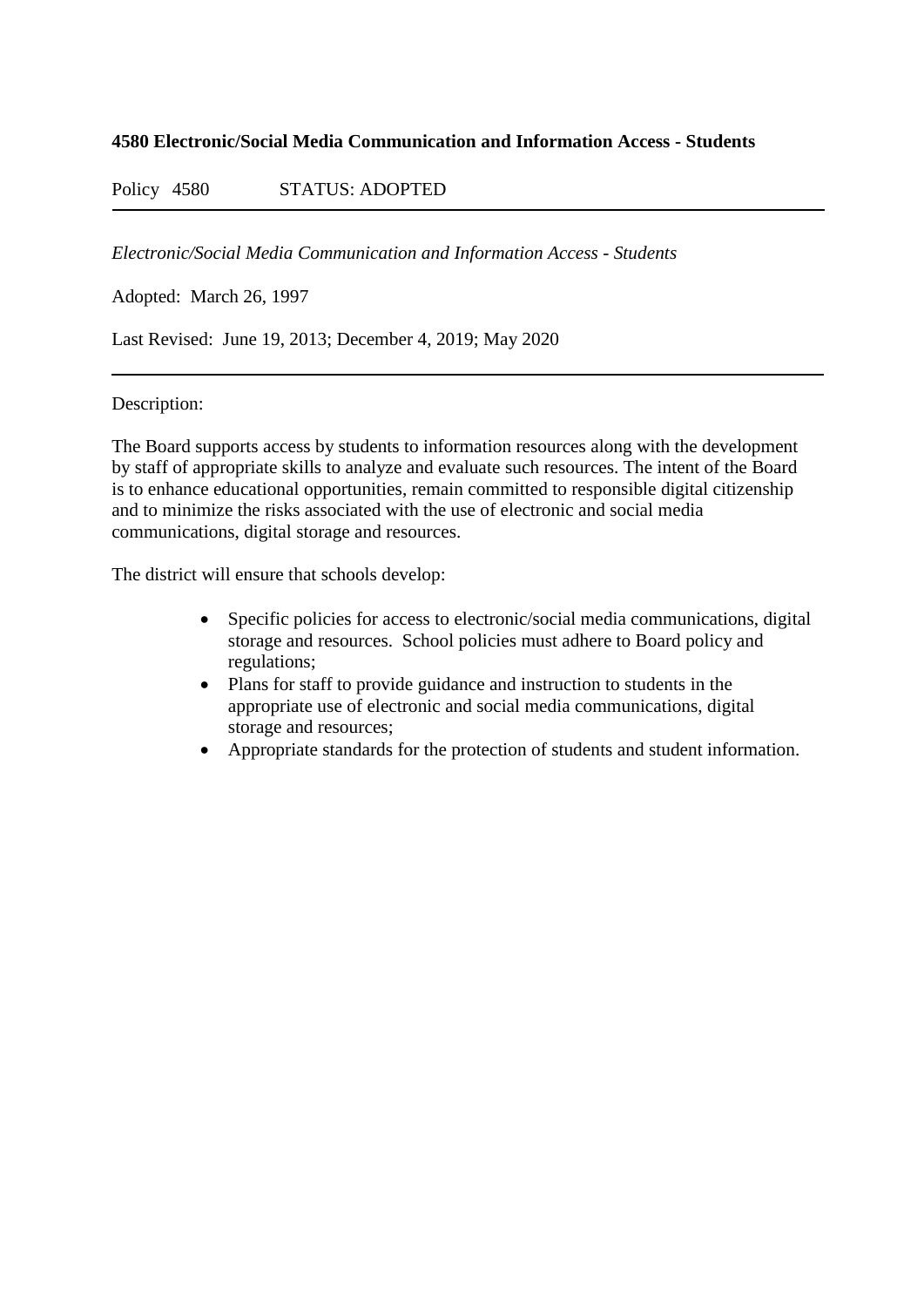### *Electronic/Social Media Communication and Information Access - Students*

Adopted: March 26, 1997

Last Revised: June 19, 2013; May 2020

### Description:

# 1. Definitions

1.1. Digital Citizenship

Digital citizenship is defined as appropriate, responsible behaviour with regard to technology use.

1.2. Digital Footprint

A digital footprint is the data trace or trail left by someone's activity in a digital environment.

### 1.3. Educational Purposes

Educational purposes are those purposes which directly support student learning as outlined in the curriculum mandated by the Ministry of Education.

# 1.4. Electronic Communications Systems

Electronic communications systems include all electronic devices and related processes used for the purposes of transmitting, retrieving and storing of data, voice, or graphic images. These devices include but are not limited to computers, servers, local area networks, intranets, the Internet, electronic mail systems, online conferences, chats, blogs, videoconferences, cell phones, digital cameras, video cameras, fax machines, electronic tablets and handheld devices.

## 1.5. Social Media

Social media is the use of web-based and mobile technologies to turn communication into interactive dialogue.

#### 1.6. Digital Resources

Resources available online, such as websites, blogs, apps, and programs for digital portfolios.

#### 1.7. Digital Storage

Storage refers to District computers and tablet devices, District servers and District cloud storage accounts.

2. School staff shall provide instruction on appropriate use of electronic communication, social media communication and digital storage and resources. Standards of behavior and the consequences of inappropriate behavior will be communicated.